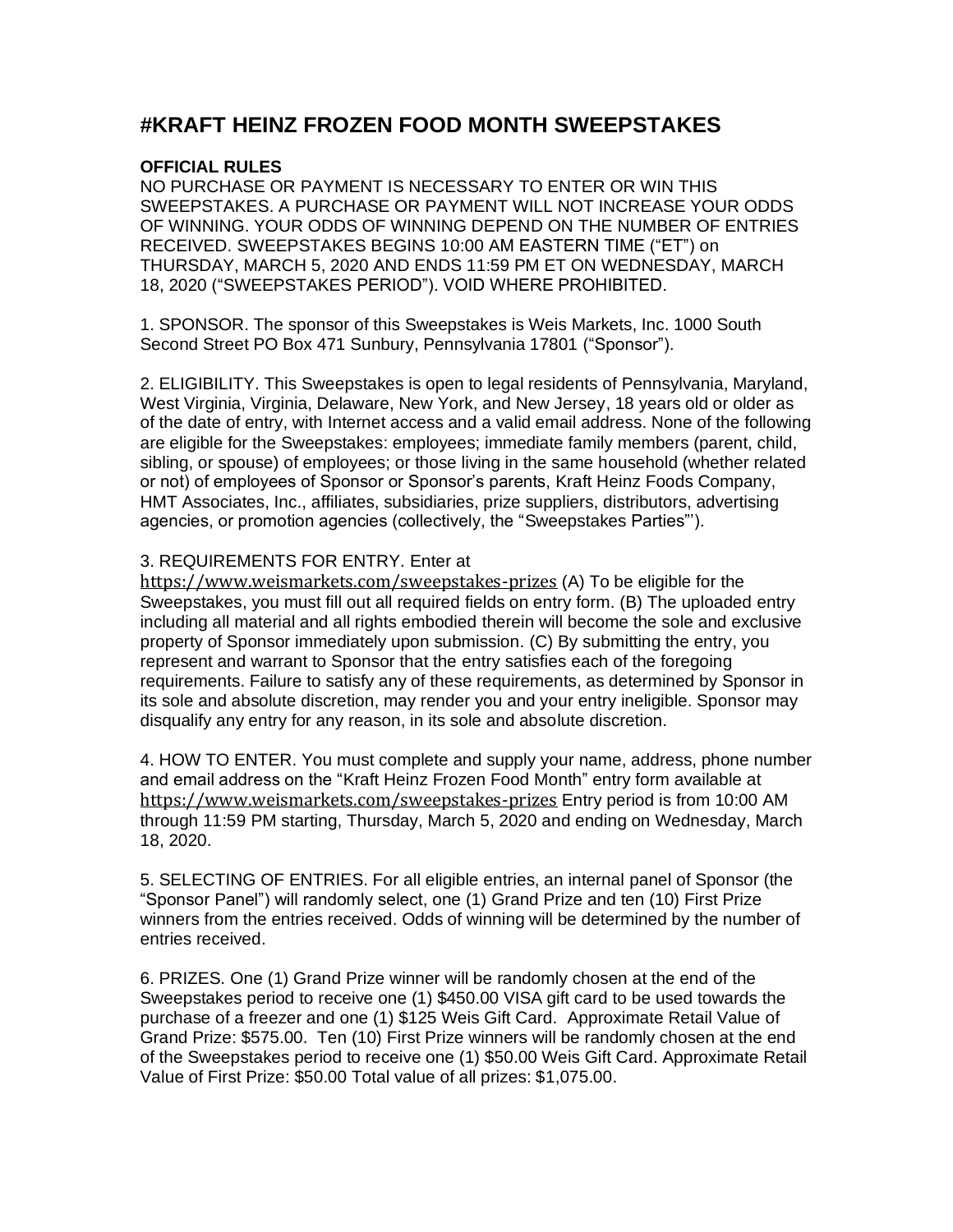Prizes may NOT be redeemed for cash or substituted for other items except in Sponsor's sole discretion in the event the prize (or any element of it) becomes unavailable for any reason. Prizes may not be transferred. Any costs or expenses related to the acceptance or use of any prize which are not specified in the above prize descriptions in this Section 6, as well as any applicable taxes and tips, are the sole responsibility of the winner.

 7. NOTIFICATION OF POTENTIAL WINNERS. After the Sponsor Panel selects the prize winners, Sponsor will attempt to notify each prize winner by email using the email addresses that they provided with their entry. Sponsor may also send prize winners additional documents to review and sign. Unless a potential prizewinner responds within 24 hours to the notification email and signs and returns any applicable documents, that potential prize winner forfeits the prize and Sponsor will choose another potential winner from among other eligible entrants, at and in a manner determined by Sponsor in its sole and absolute discretion. In the event of any dispute regarding entries received from multiple users having the same email account, the "authorized subscriber" of the email account at the time of entry will be deemed to be the entrant. The "authorized subscriber" is the natural person who is assigned the email address by the Internet Service Provider (ISP), online service provider, or other organization responsible for assigning email addresses.

 8. REQUIRED ACTIVITIES AND DOCUMENTATION. After the potential winner is notified, Sponsor will require them to sign a form saying the winner will participate in all activities provided and will allow Sponsor to document and use any video or photography taken during these activities.

 9. USE OF ENTRANT'S INFORMATION. Entrants agree that Sponsor may use their name, likeness and submitted photography for the purposes of administering and publicizing the Sweepstakes and for other promotional purposes that benefit Sponsor, including online and offline direct marketing.

 10. GENERAL CONDITIONS. Non-compliance with these Official Rules may result in disqualification. An entrant or other person is not a winner until he/she has fully complied with these Official Rules. Each entry is subject to verification by Sponsor. Entrants and other participants hereby waive any right to claim ambiguity in these Official Rules. All federal, state, and local laws and regulations apply. Participants must reside in Pennsylvania, Maryland, Virginia, West Virginia, Delaware, New York, or New Jersey.

 11. LIMITATIONS OF LIABILITY. Neither Sponsor nor any other Releasee shall be responsible for lost, late, incomplete, stolen, misdirected, illegible, or incomplete entries (or any components thereof). Neither Sponsor nor any other Releasee shall be responsible for any incorrect or inaccurate information, whether caused by Sponsor, Releasees, an entrant, or any other person or by any computer, technical, or human error or malfunction that may occur in the processing or judging of entries, the administration of the Sweepstakes, or the notification of potential winners. Neither Sponsor nor any other Releasee shall be responsible for any tampering or for any equipment or programming associated with or utilized in the Sweepstakes, and neither Sponsor nor any Releasee shall have responsibility for any error, omission, defect, theft, destruction, or unauthorized access to the materials related to the Sweepstakes, or for any damage to an entrant's or another's computer related to or resulting from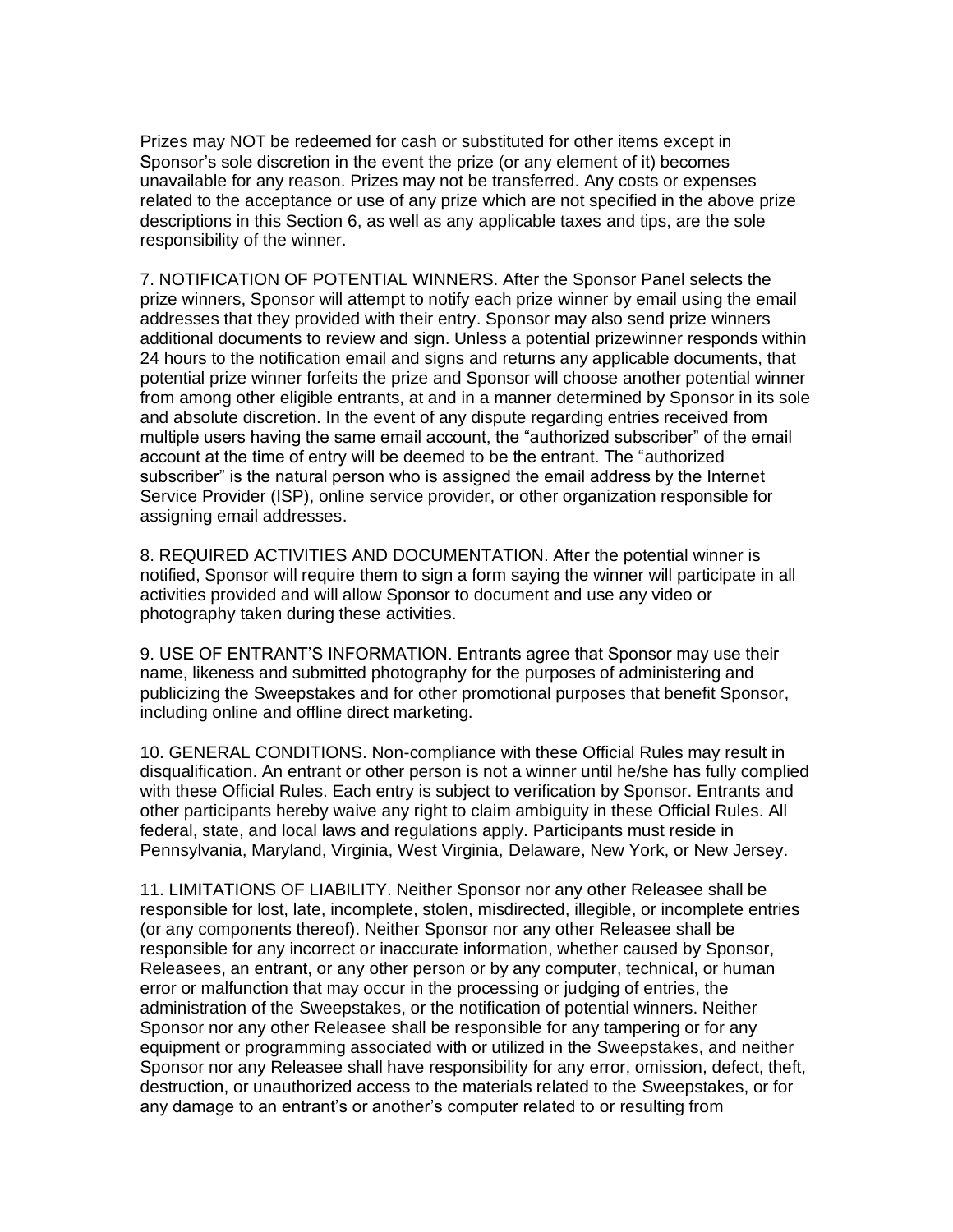participating in the Sweepstakes. Sponsor reserves the right, in its sole and absolute discretion, to disqualify any individual found to be tampering with the entry process, the voting process, or the operation of the Sweepstakes; to be acting in violation of these Official Rules; or to be acting in a non-sportsmanlike or disruptive manner, or with intent or apparent intent to annoy, abuse, threaten, embarrass, harm, or harass, in any way, any other person. If the Sweepstakes is not capable of running as planned for any reason, including but not limited to, business or market circumstances, force majeure, public health concerns, tampering, unauthorized intervention, actions by Entrants or others, fraud, or any other causes which Sponsor, in its sole and absolute discretion, deems could corrupt or affect the administration, security, fairness, integrity, or proper conduct of the Sweepstakes, Sponsor reserves the right, in its sole and absolute discretion, to cancel, terminate, modify, or suspend the Sweepstakes. If any malfunction, error, disruption, damage, or other circumstance or event impairs the administration, security, fairness, integrity, or proper play of the Sweepstakes, Sponsor may, in its sole and absolute discretion, suspend or terminate the Sweepstakes or any portion thereof by posting a notice at anytime. If the Sweepstakes or any portion of the Sweepstakes is terminated before the end of the Sweepstakes Period, Sponsor may select winners from all eligible entries received as of the termination date. IN NO EVENT WILL SPONSOR OR ANY RELEASEE BE RESPONSIBLE OR LIABLE FOR ANY INJURIES, CLAIMS, ACTIONS, DAMAGES, LOSSES, OR LIABILITY OF ANY KIND, INCLUDING DIRECT, INDIRECT, INCIDENTAL, CONSEQUENTIAL, OR PUNITIVE DAMAGES, RESULTING FROM OR ARISING FROM PARTICIPATION IN, OR THE PRODUCTION, PROMOTION, OR ADMINISTRATION OF, THE SWEEPSTAKES, OR ACCEPTANCE, POSSESSION, USE, MISUSE, OR NONUSE OF A PRIZE THAT MAY BE AWARDED. WITHOUT LIMITING THE FOREGOING, ALL PRIZES ARE PROVIDED "AS IS" WITHOUT WARRANTY OF ANY KIND, EITHER EXPRESS OR IMPLIED, INCLUDING BUT NOT LIMITED TO, ANY IMPLIED WARRANTIES OF MERCHANTABILITY, FITNESS FOR A PARTICULAR PURPOSE, OR NON-INFRINGEMENT. SOME JURISDICTIONS MAY NOT ALLOW THE LIMITATION OR EXCLUSION OF LIABILITY FOR INCIDENTAL OR CONSEQUENTIAL DAMAGES OR EXCLUSION OF IMPLIED WARRANTIES, SO SOME OF THE ABOVE LIMITATIONS OR EXCLUSIONS MAY NOT APPLY TO YOU. CHECK YOUR LOCAL LAWS FOR ANY RESTRICTIONS OR LIMITATIONS REGARDING THESE LIMITATIONS OR EXCLUSIONS. ANY ATTEMPT BY AN ENTRANT OR ANY OTHER INDIVIDUAL TO DELIBERATELY UNDERMINE THE LEGITIMATE OPERATION OF THE SWEEPSTAKES MAY VIOLATE CRIMINAL AND CIVIL LAWS, AND SHOULD ANY SUCH ATTEMPT BE MADE, SPONSOR RESERVES THE RIGHT TO SEEK DAMAGES AND OTHER REMEDIES FROM ANY SUCH PERSON TO THE FULLEST EXTENT PERMITTED BY LAW.

 12. ARBITRATION AND CHOICE OF LAW. Except where prohibited by law, as a condition of participating in this Sweepstakes, entrant agrees that: (1) any and all disputes and causes of action arising out of or connected with this Sweepstakes, or any prizes awarded, shall be resolved individually, without resort to any form of class action lawsuit, and exclusively by final and binding arbitration under the rules of the American Arbitration Association and held at the AAA regional office nearest the entrant; (2) the Federal Arbitration Act shall govern the interpretation, enforcement and all proceedings at such arbitration; and (3) judgment upon such arbitration award may be entered in any court having jurisdiction. Under no circumstances will entrant be permitted to obtain awards for, and entrant hereby waives all rights to claim, punitive, incidental or consequential damages, or any other damages, including attorneys' fees, other than entrants' actual out-of-pocket expenses (i.e., costs associated with entering this